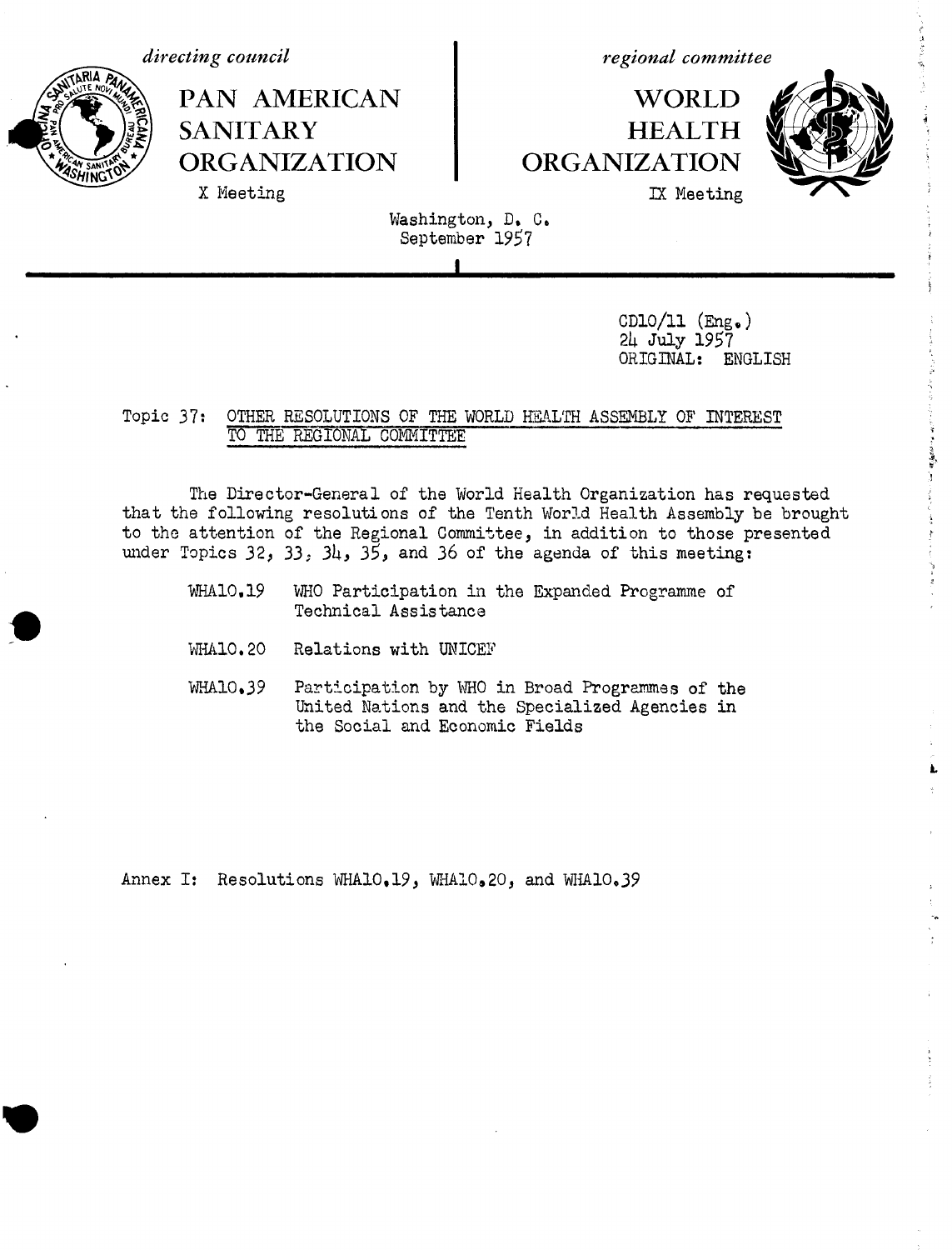#### RESOLUTION WHA10,19

## **WHO PARTICIPATION IN THE EXPANDED PROGRATIE** OF TECHNICAL ASSISTANCE

The Tenth World Health Assembly,

Having studied the report of the Director-General on the Expanded Programme of Technical Assistance for 1958 as well as resolutions EB19.R45, EB19.R46, EB19,R47 and EB19,R48 adopted by the Executive Board at its Nineteenth Session,<sup>1</sup>

1. CONCURS in the opinions expressed by the Executive Board in those resolutions;

2. EXPRESSES its satisfaction at the improved financial stability of the Programme and the fact that the earmarking for WHO-assisted projects for 1957 at the beginning of the year was equal to the Category I approved Programme, except for a part of the projects planned for financing from currencies requiring management;

3, URGES Members to emphasize the priority of health projects in their 1958 country programme requests as an essential factor in the social and economic development of countries;

4, RECOGNIZES that the ten per cent limitation for regional or intercountry projects placed by the Technical Assistance Committee on the planning figure for projects is detrimental to assistance to governments in the health field when such assistance can best take the form of a programme serving a group of countries, as stated in the Second General Programme of Work,

5, NOTES with satisfaction that the Technical Assistance Committee intends to make a full study of regional projects at its session in the summer of 1957 and will reconsider the policy concerning the percentage for regional projects for future years;

6. CALLS the attention of Members to the requirements for their central co-crdinating authority to give active support to regional projects in the Technical Assistance Programme in which they wish to participate in 1958 and future years.

> (Eleventh plenary meeting 22 May 1957, AlO/VR/1l)

1 Off.Rec,Wld Hlth Qrg. 76

 $2$  Off.Rec.Wld Hlth Org. 63, 416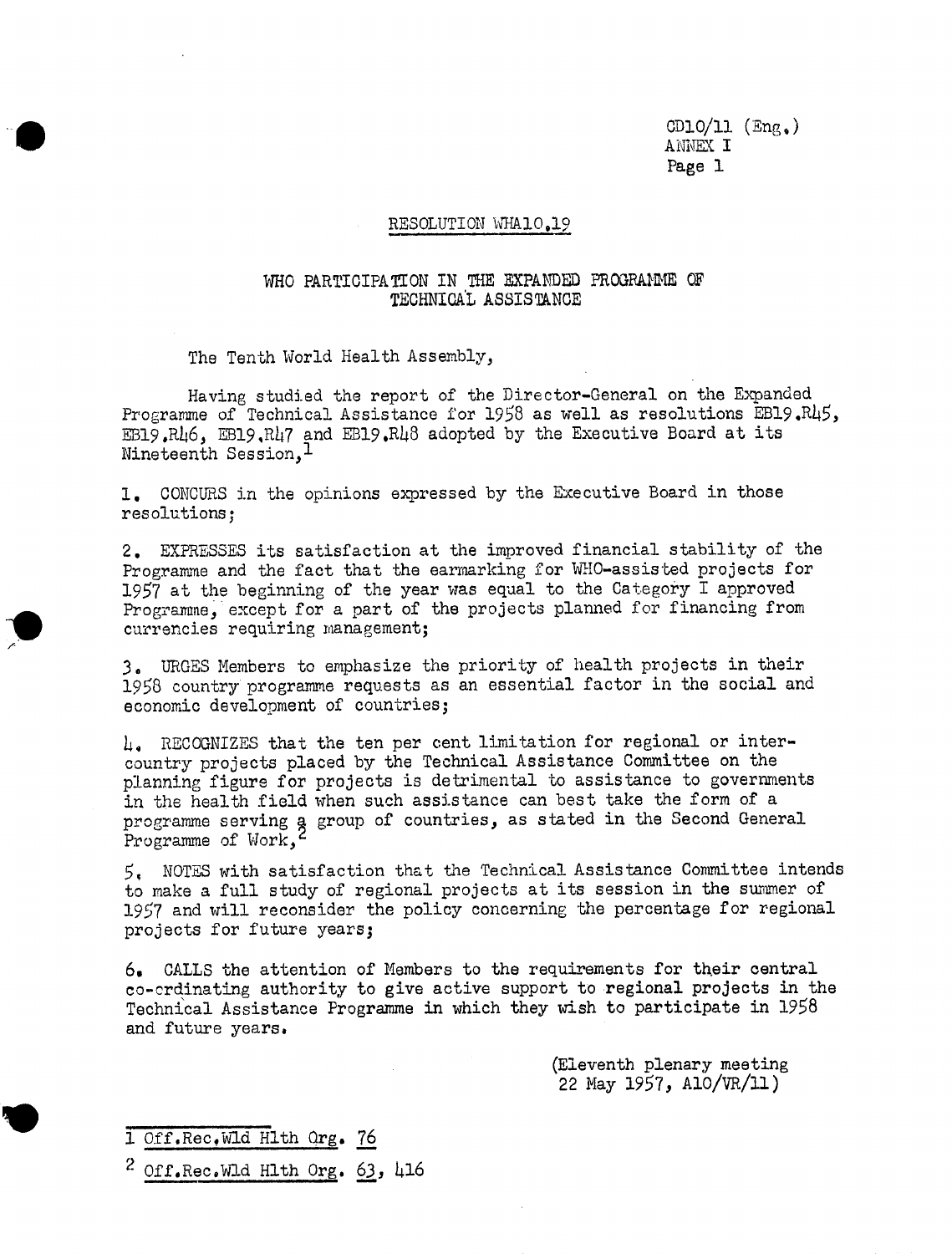### RESOLUTION WHA10.20

#### RELATIONS WITH UNICEF

The Tenth World Health Assembly,

Having considered the report of the Director-General on Relations with UNICEF.1

Noting that the financial arrangements between UNICEF and WHO continue to be satisfactory,

Having noted the actions taken by the UNICEF Executive Board at its October/November 1956 and April 1957 sessions concerning questions which are of immediate interest to WHO,

Considering the interest of the World Health Organization in malaria eradication as evidenced by the decisions of the World Health Assembly in resolution  $WHA8.30$ , and

Considering the trends of resources which might be made available by UNICEF for jointly assisted UNICEF/WHO projects in the field of communicable diseases control and maternal and child health,

1. NOTES the report of the Director-General;

2. NOTES with appreciation that the UNICEF Executive Board has given emphasis to assistance for malaria eradication and considered it reasonable to retain through 1961 the ceiling of \$10,000,000 per year set in 1956 for this purpose;

3, NOTES-with satisfaction that UNICEF has approved the principle of grants-in-aid to certain schools of medicine and public health to help them begin or strengthen the teaching of paediatrics and preventive medicine in order to render more effective the activities already undertaken or to be undertaken in relation to maternal and child health and that they have reaffirmed that this aid "would be supplementary to that available from WHO... and would as usual be planned in close consultation with WHO"; and

4. EXPRESSES its satisfaction with the continued close and effective co-operation between the two Organizations.

> (Eleventh plenary meeting 22 May 1957, A1O/VR/ll)

1 Document A1O/P and B/8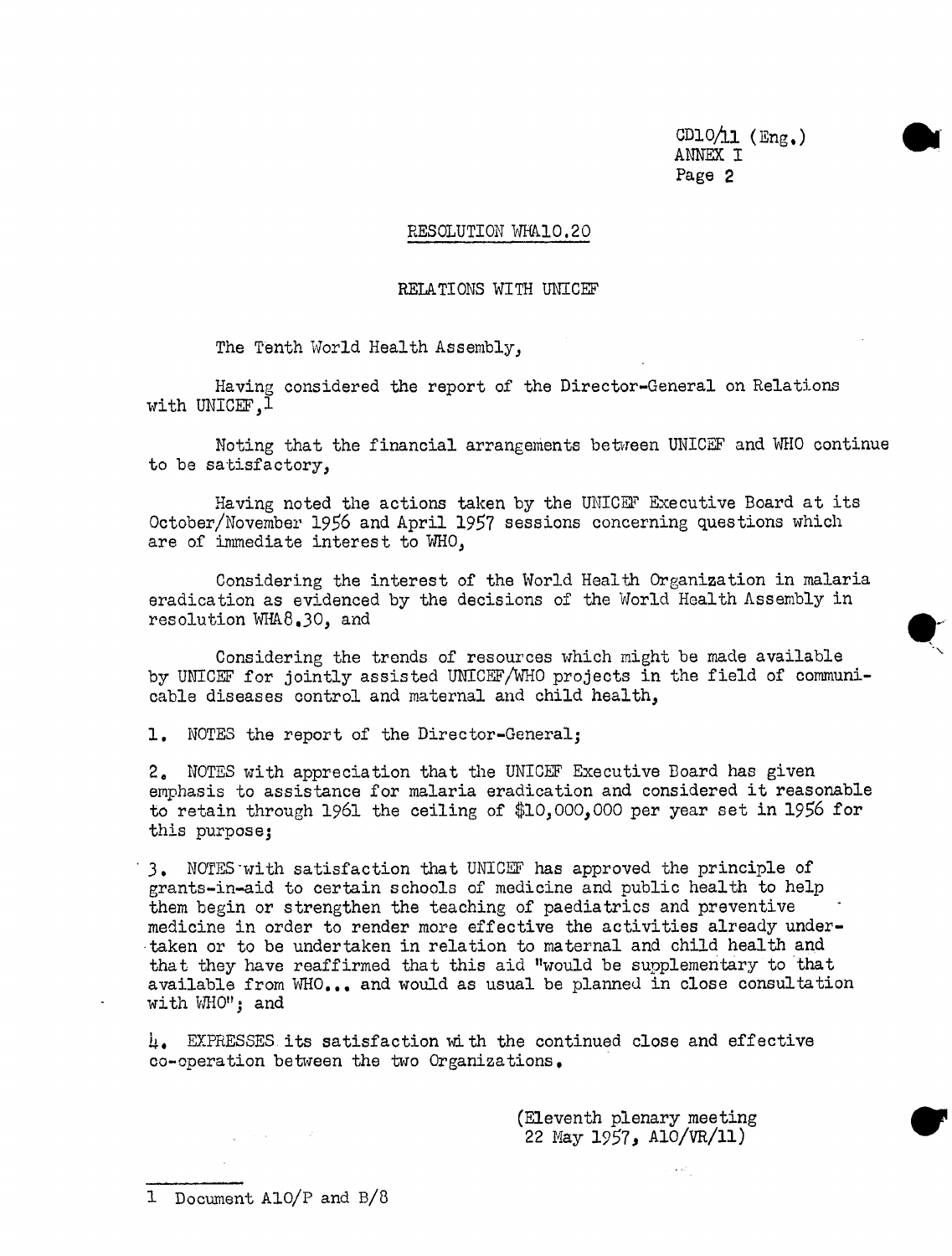$A = 1$ 

**所になることを受けているので、実際は、なんとうことになった。 しんしゅぎ こくせんかい しょうこく へいきかん こくぶん 小説 離婚 プラッシュ まくしゃく きょうしょ** 

 $\frac{1}{2}$ ğ,

# RESOLUTION WIA10,39

PARTICIPATION BY WHO IN BROAD PROGRAMMES OF THE UNITED NATIONS AND THE SPECIALIZED AGENCIES IN THE SOCIAL AND ECONOMIC FIEIDS IN THE SOCIAL AND ECONOMIC FIELDS

The Tenth World Health Assembly,

Roman.<br>Prima

 $\mathcal{L}_{\text{c}}\left(\mathbf{y}\right)=\mathcal{L}_{\text{c}}\left(\mathcal{Q}\mathbf{x}\right)$  .

Having considered the report of the Director-General to the nineteenth session of the Executive Board on the participation by the World Health Organization in broad United Nations programmes in the social and economic fields:1

Having in mind the resolutions adopted by the Economic and Social Council relating to the development and co-ordination of economic and social and human rights programmes and activities of the United Nations and the specialized agencies as a whole, its resclutions on the programme of concerted practical action in the social field and those relating to water resources development, community development, industrialization and productivity, maintenance of family levels of living, and urbanization;

Having in mind Rule 8 of the Rules of Procedure of the Health Assembly; and

Having considered the recommendations of the Executive Board at its nineteenth session,<sup>2</sup>

between the United Nations and the specialized agencies at the secretariat level in the fields of common interest;

Having considered the recommendations of the Executive Board at its<br>
1. NOTES with satisfaction the successful efforts made to ensure collaboration<br>
between the United Nations and the specialized agencies at the secretari 2. EXPRESSES THE HOPE that, in order further to develop this collaboration, the Economic and Social Council will consider establishing the necessary procedures in order to associate the governing organs of the World Health Organization with the formulation of its decisions to initiate any broad programme under the leadership of the United Nations which might include activities within the competence of the World Health Organization;

- 3. AUTHORIZES the Executive Board:
	- (a) to review the proposal for any broad programme, as referred to in paragraph 2 above, in the light of the principles and criteria set out in the Organization's programme of work for a specific period;

Off.Rec.Wld Hlth Org. 76, Annex 14

<sup>2</sup> Resolution EB19.R44